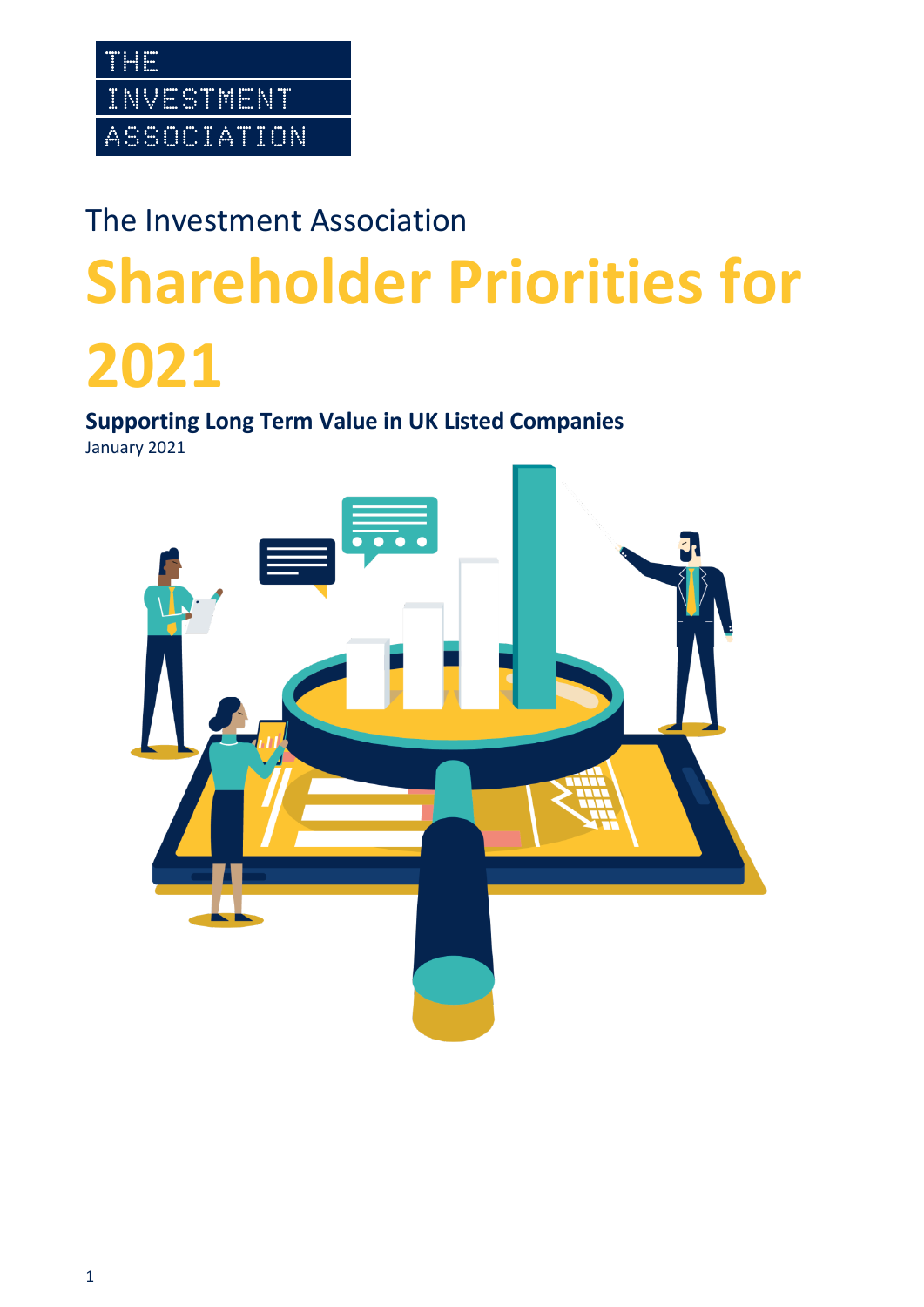### **Contents**

**Executive Summary – page 2 2021 Summary IVIS Approach – page 3 Introduction – page 5 Responding to Climate Change – page 6 Audit Quality – page 10 Stakeholder Engagement – page 11 Diversity – page 12**

### **Executive Summary**

Investment managers invest on behalf of millions of savers in the UK and around the world, working to deliver long-term returns to meet savers' investment needs. To achieve this, investment managers work as stewards of the companies they invest in to ensure they are positioned to deliver long-term value.

In January 2020, the IA published its [Shareholder Priorities for 2020,](https://ivis.co.uk/media/13879/shareholder-priorities-for-2020-supporting-long-term-value-in-uk-listed-companies.pdf) which outlined four areas identified by investors as critical drivers of long-term value for companies:

- Responding to Climate Change
- Audit Quality
- Stakeholder Engagement
- Diversity

The IA outlined the importance of these issues in the 2020 publication. The importance of these issues has not waned through 2020 or as a result of the COVID-19 pandemic.

This document provides insights into the progress made by companies on these issues in 2020, how investors' expectations have evolved and their expectations for 2021. We have also set out how IVIS, the IA's corporate governance research service, will analyse these issues for companies with year-ends on or after 31 December 2020.

The expectations outlined in 2020 have been adjusted to reflect the findings from this year. This includes a greater focus on capital management and accounting for climate-related matters, COVID-19 specific stakeholder engagement, and a focus on companies' plans to meet the Parker Review targets for ethnic diversity on boards.

We encourage all companies to use this document to gain an understanding of investor expectations on responding to climate change, audit quality, stakeholder engagement and diversity. On pages 3-4, we provide a summary of the IVIS questions and colour top approach for 2021.

The IA's corporate governance research service, the Institutional Voting Information Service ([IVIS\)](https://ivis.co.uk/), provides independent analysis on companies listed in the FTSE All-Share and FTSE Fledgling Indices to help shareholders make an informed voting decision. The analysis is informed by the IA's investee company [guidelines,](https://ivis.co.uk/guidelines/) the UK Corporate Governance Code and best practice. Each IVIS report is issued with a colour top: blue, amber or red. A Blue Top indicates no areas of material concern while an Amber Top raises awareness of areas which require a significant shareholder judgement. A Red Top is IVIS' strongest level of concern and is used to highlight a serious breach of our guidelines, the Corporate Governance Code and other standards, or best practice.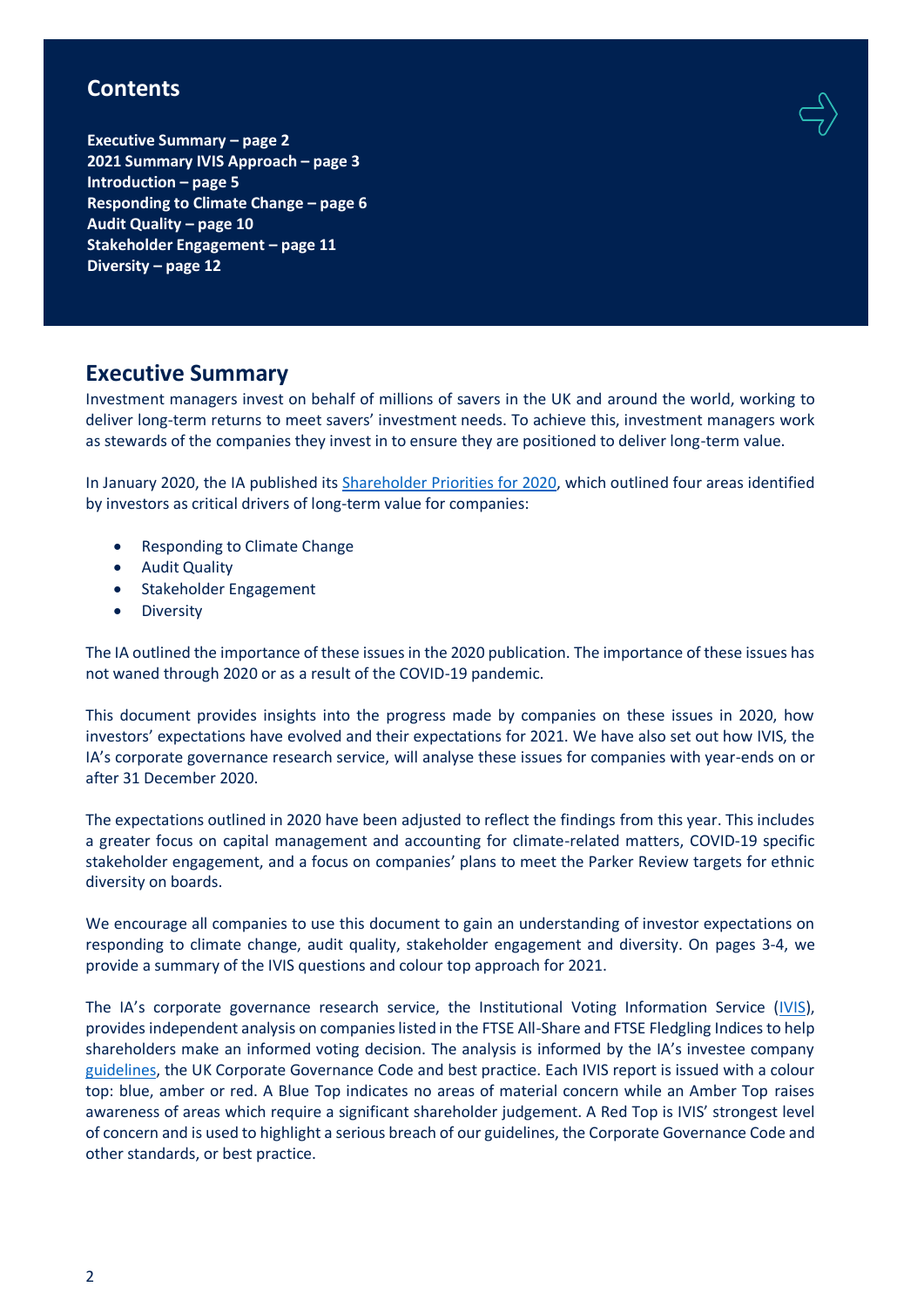### **2021 Summary IVIS Approach**

**The following approach will apply to the IVIS analysis for all companies with year-ends on or after 31 December 2020.** 

### **Climate Change**

### **2021 Colour Top Approach**

• **Amber Top** - All companies in a high-risk sector\* that do not address *all four pillars* of TCFD (governance; risk management; strategy; and metrics & targets) will receive an Amber Top on the ESG report.

### **2021 IVIS Questions**

#### *TCFD Disclosures*

- Does the Company describe its governance of climate-related risks and opportunities?
	- o Has the Company identified a Director or Committee responsible for overseeing the Company's approach to climate-related risks?
- Does the Company describe the actual or potential impacts of climate-related risks and opportunities and how it will assess and manage them?
- Does the Company explain how its strategy takes into account the impact of climate-related risks and opportunities?
	- o Does the Company make specific reference to the impact of climate-related risks and opportunities on its approach to capital management?
- Does the Company describe climate-related metrics and targets?
	- $\circ$  Has the Company disclosed an emission reduction target and the timeframe for achieving these targets?
	- o Has the Company committed to align its business model/operations with the Paris Agreement explained how this will be achieved?

### *Incorporating Climate Risks in financial accounts*

• Has the Company provided a statement in the Annual Report and Accounts that the Directors have considered the relevance of material climate-related matters, including the risks of climate change and transition risks associated with the goals of the Paris Agreement, when preparing and signing off the company's accounts?

\* Please see page 7 for a list of high-risk sectors.

### **Audit Quality**

### **2021 IVIS Questions**

- Has the Audit Committee demonstrated how it assessed the quality of the audit, including how the auditor demonstrated professional scepticism and challenged management's assumptions where necessary?
- Has the Audit Committee demonstrated how it challenged management's judgements and what happened as a result?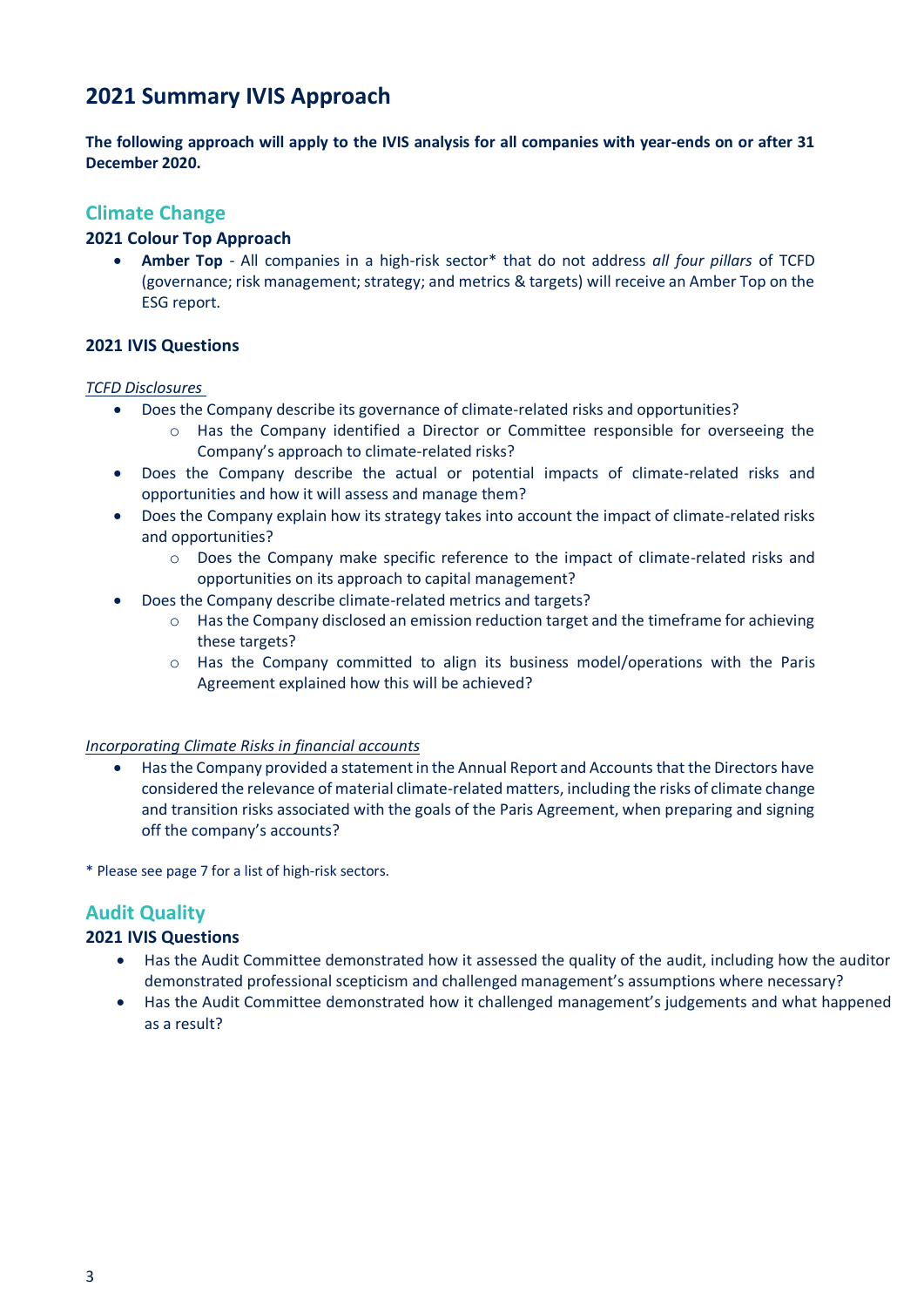### **Stakeholder Engagement**

### **2021 IVIS Questions**

- Has the Board identified the Company's material stakeholders and its engagement with them in the year under review?
- Which of the four options for workforce engagement outlined in the Corporate Governance Code has the Company adopted?

### **Diversity**

### **Ethnic Diversity**

### **2021 Colour Top Approach**

• **Amber Top** - Companies in the FTSE 350 that do not disclose either the ethnic diversity of their board or a credible action plan to achieve the Parker Review targets will receive an Amber Top on the Corporate Governance Report.

### **2021 IVIS Questions**

• Has the Company disclosed either the percentage of its Board that comes from an ethnic minority background or a credible action plan to achieve the Parker Review targets?

### **Gender Diversity**

### **2021 Colour Top Approach**

### *FTSE 350 Companies*

- **Red Top** Companies that have female representation of 30% or less on their Board will receive a Red Top on the Corporate Governance Report
- **Red Top** Companies that have female representation of 25% or less in their Executive Committee and its direct reports will receive a Red Top on the Corporate Governance Report

### *FTSE SmallCap Companies*

- **Amber Top** Companies that have female representation of 30% or less on their Board will receive an Amber Top on the Corporate Governance Report
- **Amber Top** Companies that have female representation of 25% or less in their Executive Committee and its direct reports will receive an Amber Top on the Corporate Governance Report

### **2021 IVIS Questions**

• Has the Company made any material statements relating to gender diversity?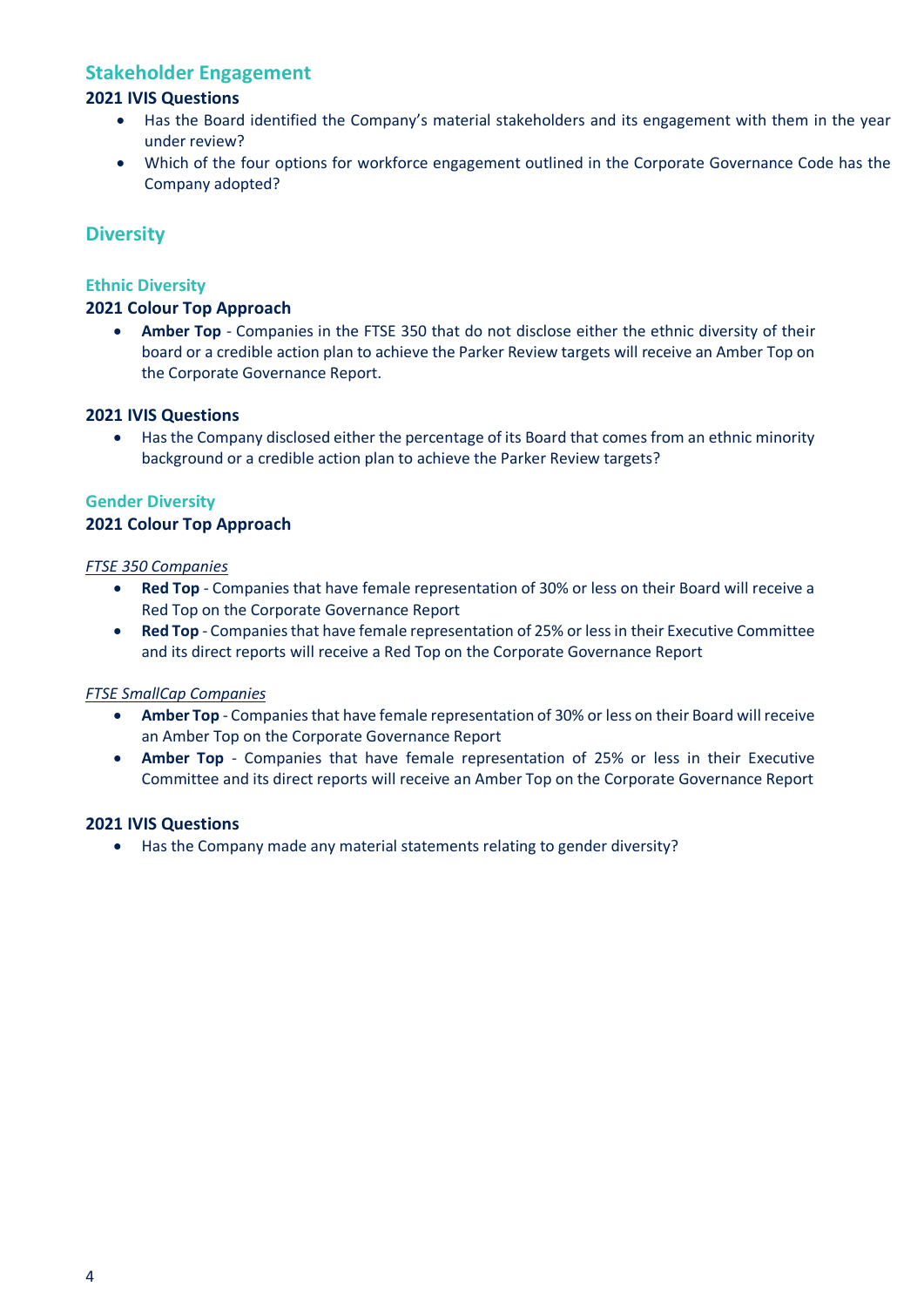# **Shareholder Priorities for 2021**

### **Introduction**

Investment managers are investing on behalf of millions of savers in the UK and around the world, seeking to deliver long term returns which meet their investment goals. One way they do this is by ensuring the companies which they invest in are run to generate long term returns for shareholders and ultimately savers. Ensuring that companies are well governed and are addressing material risks to their long-term value is a vital part of the investment process because companies that effectively manage these risks are more likely to deliver the best results for shareholders and savers.

In January 2020, the IA published its Shareholder Priorities for 2020, which outlined four areas identified by investors as critical drivers of long-term value:

- Responding to Climate Change
- Audit Quality
- Stakeholder Engagement
- Diversity

For each issue the IA set out why they were important to investors and to creating long-term value and shareholder expectations for each. We also highlighted the actions that members would take to support companies to achieve these expectations and set out an approach IVIS would take on each issue.

The importance of these issues has not waned through 2020 and during the COVID-19 pandemic. The pandemic has reinforced the need for companies to ensure their business model is resilient to the impact of systemic risks such as climate change, the importance of reliable financial information and audit quality as companies have navigated economic uncertainty, and cemented the importance of the stakeholder voice in board decision making. The murder of George Floyd and the Black Lives Matter movement have made society, businesses and investors alike reflect on the inclusion and treatment of black people and others from ethnic minority backgrounds across society. Companies that fully embrace diversity are better equipped to command the trust of the consumers they serve.

Following the 2020 AGM season, the IA conducted a review of the 93 FTSE 100 companies with year-ends starting after 31 December 2019 who have held an AGM by 30 September 2020. This paper sets out:

- An overview of progress against the 2020 shareholder expectations;
- Investors' evolving expectations for the 2021 AGM season; and
- The approach IVIS will take to assess companies against these expectations in 2021.

Investors' evolving expectations are the result of promising progress made by companies against the expectations last year. This includes encouraging more developed sustainability reporting, IA members encourage the adoption of the Sustainability Accounting Standards Board's (SASB) standards, new climate accounting expectations, as well as greater expectations for both gender and ethnic diversity on boards.

The IVIS approach outlined in this document will apply to the IVIS analysis of all companies with yearends on or after 31 December 2020.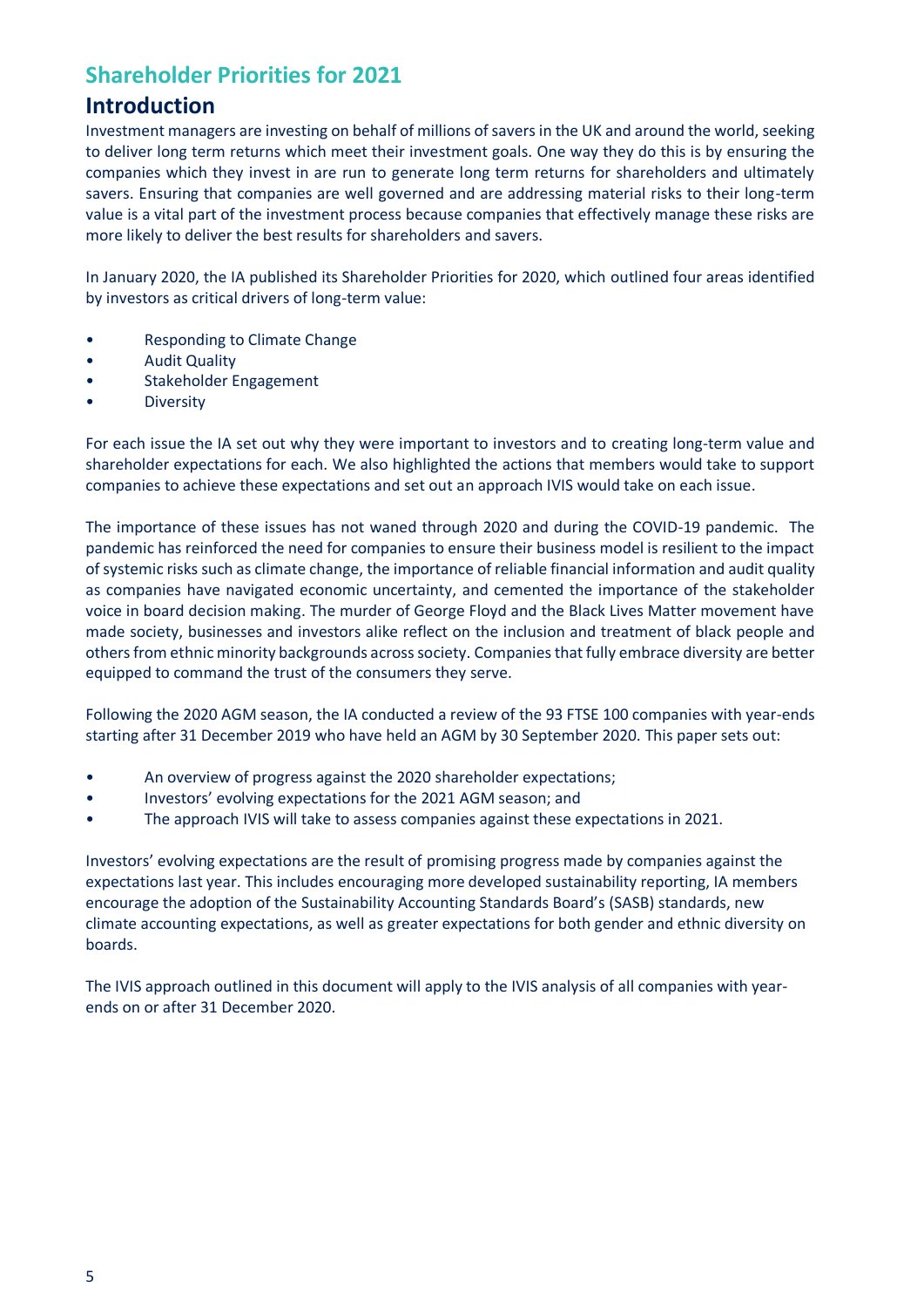### **Responding to Climate Change**

### **2020 Expectations**

The IA called on all listed companies to explain in their annual report what impact climate change will have on their business and how the company is managing risks and pursuing opportunities, in line with the four pillars of the Task Force on Climate-related Financial Disclosures (governance, risk management, strategy, and metrics and targets).

### **2020 IVIS Approach**

IVIS introduced a new section to its ESG report, highlighting to investors whether the company made climate change-related disclosures, through four questions aligned with the four pillars of TCFD. IVIS did not introduce a colour top approach, recognising that companies are on a journey to considering the impact of climate change on their business model and strategy.

### **2020 Review**

The number of companies in the FTSE 100 reporting against some aspect of TCFD more than doubled from 30 in 2019 to 77 in 2020.

The majority of companies disclosed against at least one pillar of TCFD and although only 53% disclosed against all four pillars, the number of disclosures against each pillar was largely encouraging:

- 69% of companies described their governance of climate related risks and opportunities.
- 70% of companies described the actual or potential impacts of climate related risks and how it assesses and manages them.
- 73% of companies explained how their strategy takes into account the impact of climate change.
- 80% of companies described climate change related metrics and targets.

Recognising that companies and investors are on a journey in their climate change reporting, the progress achieved is promising. Nonetheless, the IA's review found that the quality of disclosures could be improved.

IA members are seeking quality climate change disclosures which are 'decision-useful'. For instance, while 73% of companies explained how their strategy considers the impact of climate change, only 76% of this sub-set made specific reference to capital management. In some cases, these drew attention only to specific case studies or projects rather than considering the impact of climate change on the overall approach that the company is taking to capital management.

As set out in our 2020 expectations document, investors are looking for company strategy to be supported by and linked to the company's approach to capital management including:

- Any relevant capital expenditure on infrastructure and operations to manage physical risks;
- Changes to their business structure, including acquisitions or disposals to transition the business model; and
- Investment in research and development to develop new products and services.

### **2021 Expectations**

For 2021, investors continue to expect all listed companies to report in line with TCFD. The FCA has recently confirmed that TCFD-aligned reporting requirements will apply to commercial companies with a Premium listing on a comply or explain basis for companies with accounting periods starting on or after 1 January 2021. In addition, the UK Joint Regulator and Government Taskforce has set out a road map for mandatory TCFD reporting across the economy by 2025. In the meantime, improvements to the comprehensiveness, quality and decision-useful nature of these disclosures is paramount. TCFD-aligned disclosures can be [complemented](https://www.sasb.org/wp-content/uploads/2019/08/TCFD-Implementation-Guide.pdf) by the adoption of the SASB standards and the use of SASB's sector specific guidance to determine what information is decision-useful for the company's investors.

Delivering on the UK's net zero ambitions by 2050 will require significant action across the economy.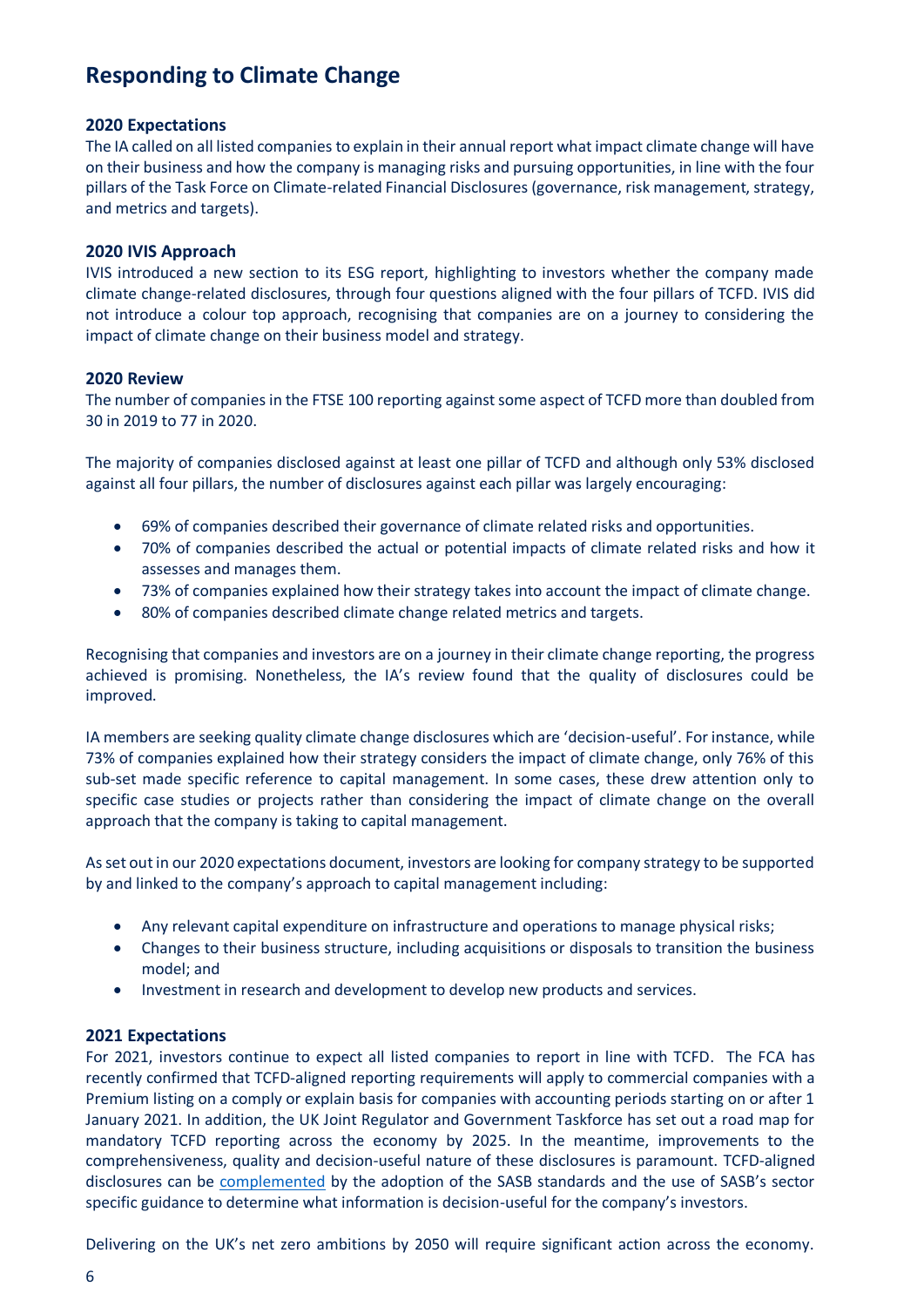Companies should now be considering and communicating to investors whether their business models are 'Paris-aligned' i.e. whether their business activities are consistent with achieving net zero emission by 2050 or earlier. Companies should outline their approach to Paris alignment and how they intend to make the necessary emissions reductions. This will enable investors to provide the appropriate support and challenge to companies to transition to more sustainable business models while informing more sustainable capital allocation practices. Investors are looking for more transparency on climate-related metrics and targets.

Finally, investors expect companies to clearly identify the directors or committees that are responsible for the oversight and management of the company's response to climate change. While investors maintain that this is an issue for the whole board, naming individual board members or committees with responsibility provides essential accountability and leadership on this critically important issue.

### **2021 IVIS Approach**

TCFD-aligned disclosures will be subject to a colour top approach for the first time for companies in highrisk sectors. IVIS will continue to ask the same questions as in 2020 under all four pillars of TCFD, with additional questions to highlight where companies have linked their capital management plans to their strategy and how they are committing to emissions reduction and Paris alignment.

Amber Top - IVIS will Amber Top the ESG report of any company in a high-risk sector<sup>\*</sup> that does not address all four pillars of TCFD (Governance; Risk Management; Strategy; Metrics & Targets).

Additionally, IVIS will highlight further disclosures from companies through the following questions:

- Has the company identified a board director or board committee responsible for overseeing the company's approach to climate change?
- Does the company make specific reference to the impact of climate-related risks and opportunities on its approach to capital management?
- Has the company disclosed emission reduction targets and the timeframe for achieving these targets?
- Has the Company committed to align its business model/operations with the Paris Agreement explained how this will be achieved?

For high-risk sectors, IVIS will use the sectors identified by the TCFD as "potentially most affected by climate change":

- Financials
- Energy
- Transportation
- Materials and Buildings
- Agriculture, Food and Forest Products.

These high-risk sectors have been mapped onto the Industry Classification Benchmark's (ICB) 'Industry Structure and Definitions' sectors:

- Oil and Gas Producers
- Oil Equipment Services and Distribution
- Mining
- Electricity
- Gas Water and Multi-Utilities
- Industrial Transportation
- Automobiles and Parts
- Industrial Engineering
- Industrial Metals and Mining
- Chemicals
- General Industrials
- Construction & Materials
- Household Goods and Home Construction
- Real Estate Investment & Services
- **Beverages**
- Food Producers
- Food and Drug Retailers
- Forestry and Paper
- **Banks**
- Nonlife Insurance
- Real Estate Investment Trusts
- Financial Services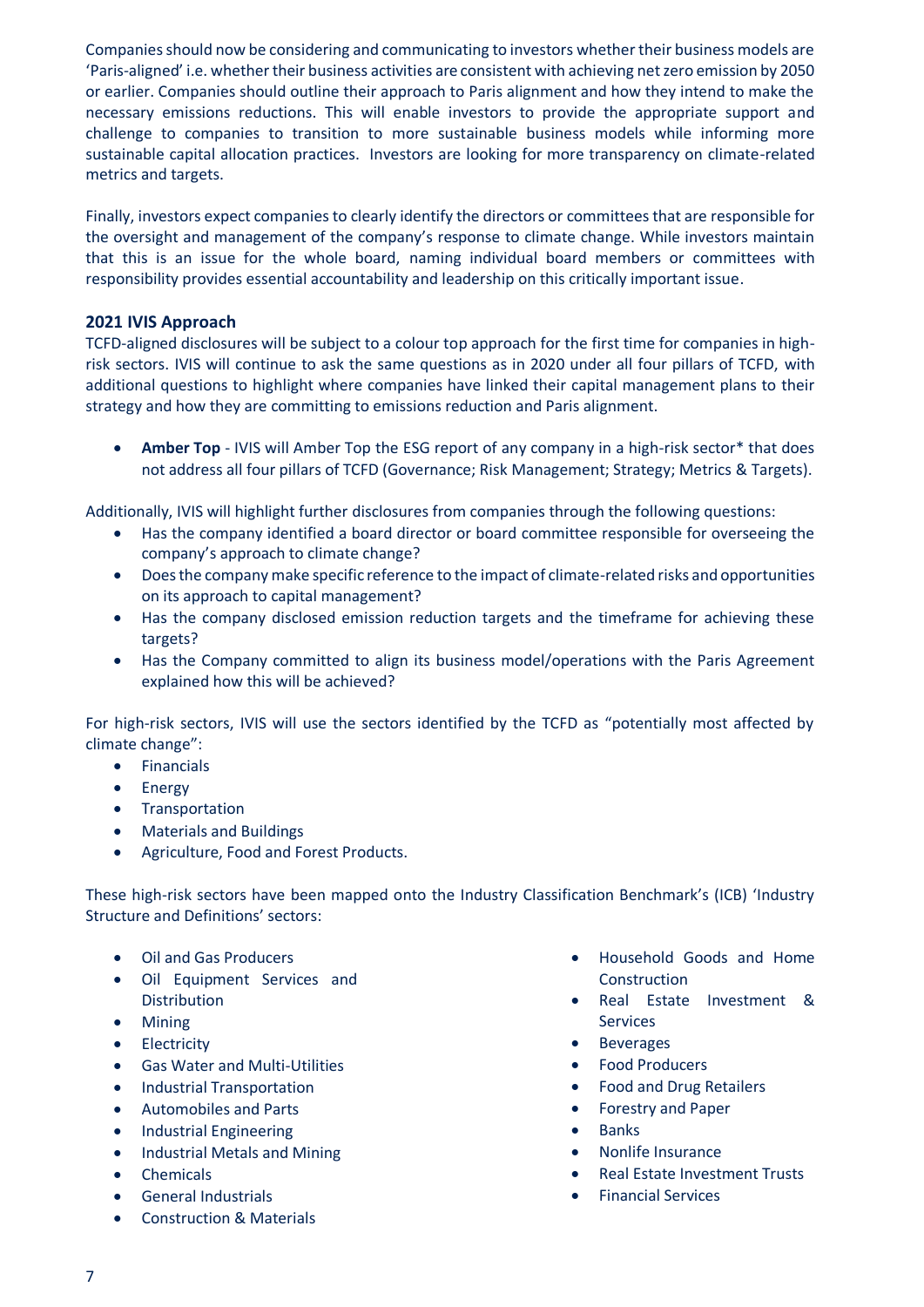In addition to these sectors, certain relevant sub-sectors of the ICB have also been included in IVIS' parameters for high-risk sectors, including:

- Airlines;
- Travel & Tourism.

# **Accounting for Climate Change**

### **2021 Expectations**

Investors rely on the quality and reliability of the audited information companies report to the market when making investment decisions and holding company management and boards to account. Under existing accounting and audit requirements, material climate-related matters should be treated the same as any other material factor and incorporated in the financial statements and associated notes. These should reflect both the physical risks of climate change and the transition risks arising from interventions designed to align with the Paris Agreement and transition the economy to net zero-emissions. IA members expect companies to reflect climate-related matters in their annual report and accounts and should consider using the [framework](https://cdn.ifrs.org/-/media/feature/news/2019/november/in-brief-climate-change-nick-anderson.pdf?la=en) and [educational guidance](https://www.ifrs.org/-/media/feature/supporting-implementation/documents/effects-of-climate-related-matters-on-financial-statements) provided by the IASB and the [Investor](https://www.iigcc.org/resource/investor-expectations-for-paris-aligned-accounts/)  [Expectations for Paris-aligned Accounts](https://www.iigcc.org/resource/investor-expectations-for-paris-aligned-accounts/) published by the Institutional Investors Group on Climate Change (IIGCC).

Companies will need to consider the potential financial implications arising from climate-related and other emerging matters, which the IASB notes may include, but are not limited to:

- Asset impairment, including goodwill
- Changes in the useful life of assets
- Changes in the fair valuation of assets
- Effects on impairment calculations because of increased costs or reduced demand
- Changes in provisions for onerous contracts because of increased costs or reduced demand
- Changes in provisions and contingent liabilities arising from fines and penalties
- Changes in expected credit losses for loans and other financial assets

**Directors should affirm that the financial impact of climate-related matters have been incorporated into the company's accounts by providing a statement in the Annual Report that the directors have considered the relevance of the risks of climate change and transition risks associated with achieving the goals of the Paris agreement when preparing and signing off the company's accounts.** 

This statement should reference where the company has:

- **Adjusted critical assumptions and estimates to reflect climate-related matters**: Critical accounting assumptions and judgements (materiality judgements as per IASB's framework) that are relevant to climate-related matters should be disclosed transparently. Companies should report on how critical accounting assumptions and judgments have been tested against credible economic scenarios, including the risks of climate change and those that are consistent with achieving net zero carbon emissions by 2050, different temperature scenarios and any adjustments made to these assumptions.
- **Provide a sensitivity analysis**: The result of the sensitivity analysis should be linked to variations in these judgements or estimates.
- **Ensure consistency:** Confirm the consistency between the narrative reporting on climate-related matters and the accounting assumptions and judgements, or an explanation of any divergence.

Audit committees should ensure that material climate-related matters are being properly considered in the annual report and accounts and by the external auditor and disclose the steps that were taken to ensure this.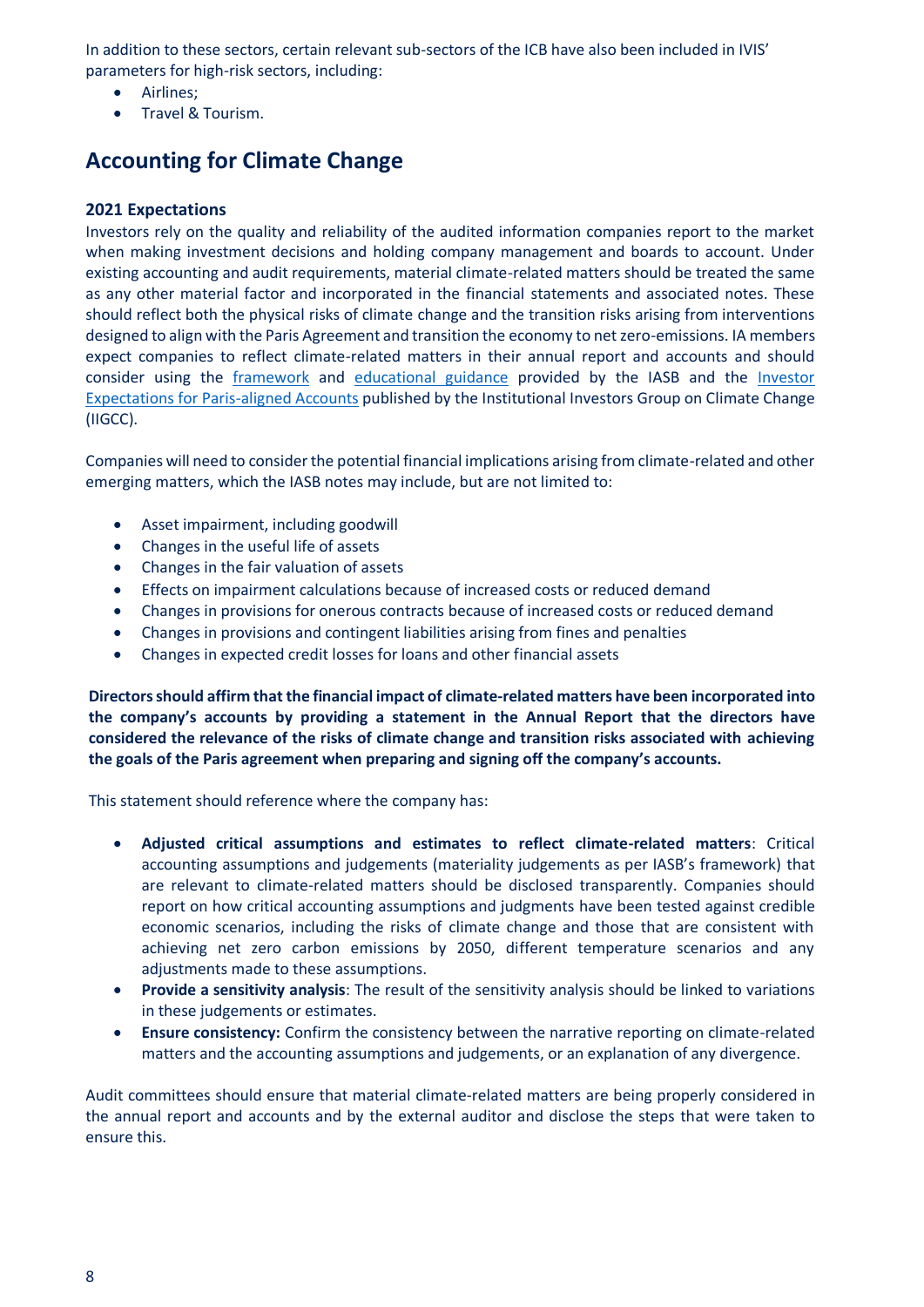The board should ensure that the financial disclosures and assumptions relevant to climate change are consistent with their narrative reporting against TCFD. A report that fails to be consistent in this way is unlikely to deliver on the ambition of being fair, balanced and understandable.

Investors also expect auditors to play an important role in ensuring the annual report and accounts properly reflect climate-related matters and to:

- Establish that accounting standards have been properly followed, including necessary consideration of material climate-related matters, and alert shareholders where they have not.
- Alert shareholders to any inconsistency between the narrative disclosures around climate-related matters, and the company's accounts.

In high risk sectors, investors expect that auditors would include material climate related risks as a Key Audit Matter in their auditor's report.

### **2021 IVIS Approach**

In 2021, IVIS will highlight to investors those FTSE All-Share companies that include a statement in their annual report and accounts that material climate-related matters have been incorporated by asking the following question:

• Has the Company provided a statement in the Annual Report and Accounts that the Directors have considered the relevance of material climate-related matters, including the risks of climate change and transition risks associated with the goals of the Paris Agreement, when preparing and signing off the company's accounts?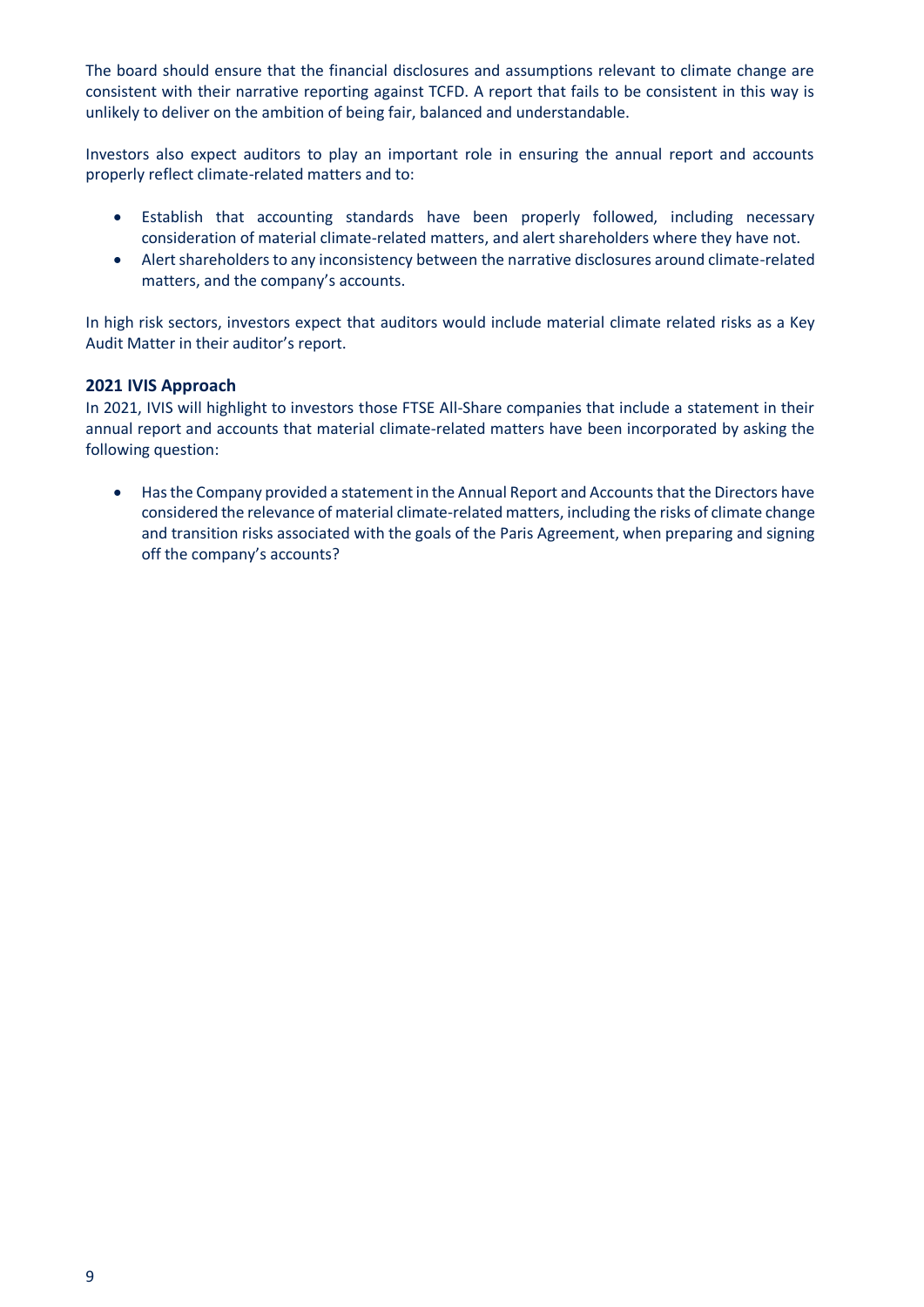# **Audit Quality**

### **2020 Expectations**

The IA called on audit committees to clearly disclose how they ensured that their auditors had delivered a high-quality audit. Investors rely on the financial information presented in a company's annual report and accounts to make informed investment decisions. The quality and robustness of the audit are therefore essential to making good investment decisions and to holding management and boards to account.

Audit committees should assert whether they believe the auditor has provided a high-quality audit, appropriately challenged management, looked at and questioned the granularity of key accounting issues and how the auditor challenged management's judgement and assertions, and exercised professional scepticism.

### **2020 IVIS Approach**

IVIS introduced two new questions of companies to encourage a better focus on audit quality:

- Has the audit committee demonstrated how it assessed the quality of the audit, including how the auditor demonstrated professional scepticism and challenged management's assumptions where necessary?
- Has the audit committee demonstrated how it challenged management's judgements and what happened as a result?

### **2020 Review**

The overall picture on audit disclosures was disappointing. 94% of FTSE 100 companies failed to provide evidence of how they assessed the quality of the audit and only 22% of FTSE 100 companies demonstrated how the audit committee had challenged management's judgement.

### **2021 IVIS Approach**

The IA continues to expect companies to meet the 2020 shareholder expectations and demonstrate how they have judged the quality of the audit they have received. IVIS will continue to ask the same questions on the whether the Committee has demonstrated how it has assessed the quality of the audit and how it has challenged management's judgements.

The IA will continue to work with companies and audit committees to communicate expectations and showcase effective case studies and to work with BEIS and the FRC to ensure that companies disclose how they judge audit quality. If we do not see progress in 2021 IVIS will introduce a colour top approach in 2022.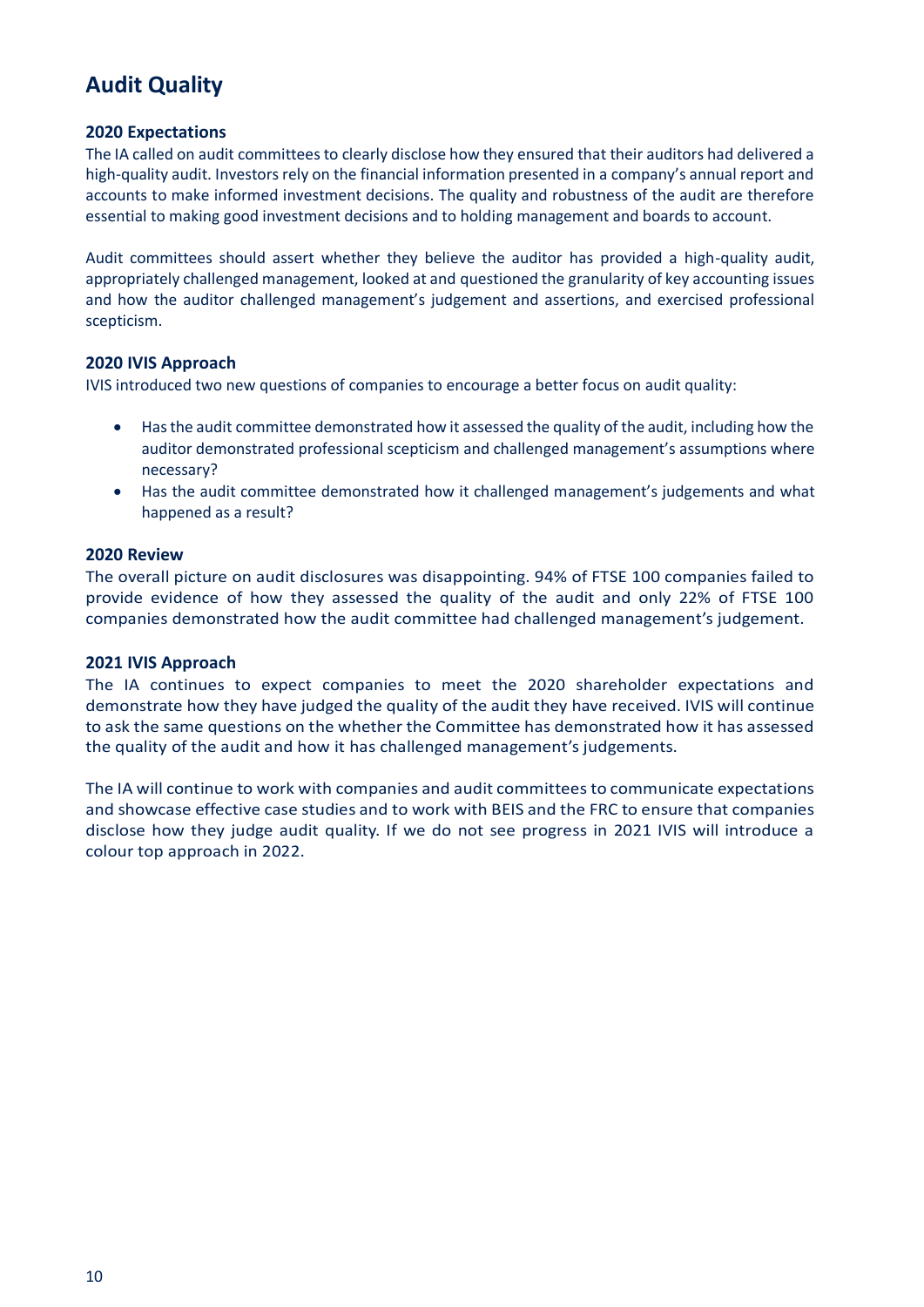## **Stakeholder Engagement**

### **2020 Expectations**

The IA reiterated the importance of stakeholder engagement and called on companies to better inform investors how they are fulfilling their directors' duties and taking account of the views of their material stakeholders. This included Corporate Governance Code requirements to disclose how the board engaged with the workforce to understand the views and concerns of employees (the 'employee voice').

Investors continue to expect companies and their boards to:

- Identify and disclose their material stakeholders;
- Decide on the most appropriate mechanism to engage with those stakeholders;
- Clearly articulate how their views have both informed and impacted their decision making; and
- Report back to shareholders and stakeholders on the engagement, the views heard and how they have impacted on board decision making.

### **2020 IVIS Approach**

IVIS introduced two new questions to understand how companies were responding to the new provisions in the UK Corporate Governance Code and S172 reporting requirements:

- Has the Board identified the company's material stakeholders and its engagement with them in the year under review?
- Which of the four options for workforce engagement outlined in the Corporate Governance Code has the company adopted?

### **2020 Review**

The IA's review found that companies took a variety of approaches to workforce engagement:

- Formal workforce advisory panel 26%
- Designated Non-Executive Director 40%
- Alternative Arrangements 32%
- Other 2%

Companies generally identified their key stakeholders and how they had engaged with them during the year. Improvements to the disclosures could be made by more detailed descriptions of how the Board responded to the views of these stakeholders and particularly how the views of company's stakeholders were incorporated into the Board's decision-making process and outcomes.

### **2021 Expectations**

The COVID-19 pandemic has significantly impacted companies and their stakeholders. COVID-19 will be a common issue which all companies will have had to address in 2020. Investors will expect companies to make quality disclosures outlining the approach taken to engaging, communicating and supporting the company's stakeholders during the disruption caused by the pandemic. Importantly this should include how the Board reflected the views of their stakeholders in key decision making.

### **2021 IVIS Approach**

The IVIS approach for 2021 will remain unchanged. IVIS will highlight in which section of the report COVID-19 related engagement disclosures have been made by companies.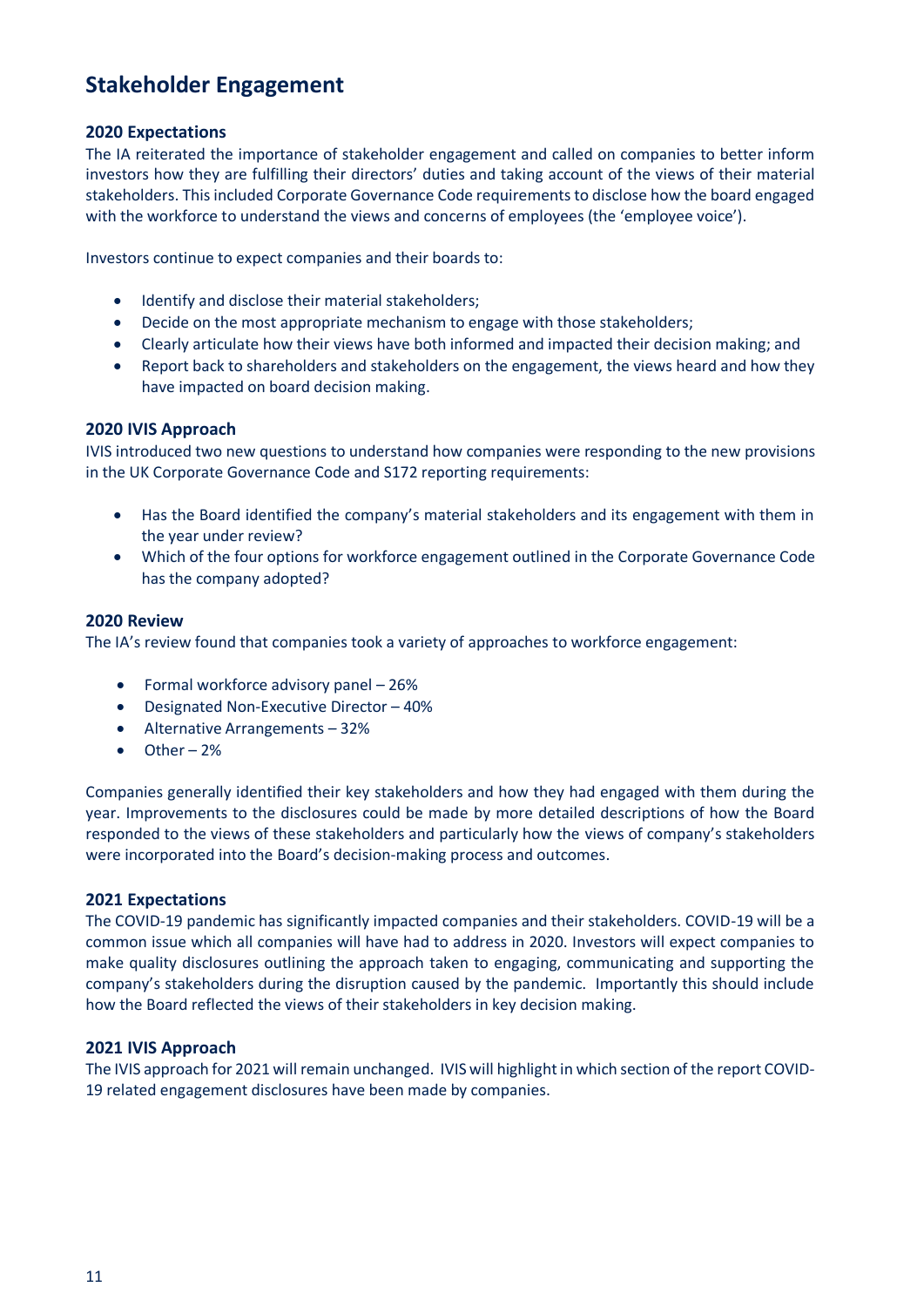### **Diversity**

### **2020 Expectations**

The IA called on companies to continue to improve diversity across their board, senior leadership and throughout the workforce. While this should apply to diversity in all its forms, investors were particularly focused on gender and ethnic diversity as strong indicators of a company's overall approach.

Companies that fully embrace diversity will be better equipped to foresee and act on risks and opportunities, make better long-term decisions, nurture talent and command the trust of the consumers they serve. These companies will ultimately deliver better long-term returns for investors and savers.

Ethnic Diversity – Investors called on companies to place a greater emphasis on ethnic diversity, in particular by making progress on the ethnic diversity of their board and senior leadership teams as outlined by the Parker Review.

Gender Diversity - The IA strongly supports the Hampton-Alexander Review target of women representing at least 33% of FTSE 350 board and senior leadership teams (executive committees and their direct reports) by the end of 2020.

### **2020 IVIS Approach – Ethnic Diversity**

IVIS introduced a new question of companies to encourage ethnicity disclosures at the board level:

• Has the company disclosed the percentage of its board that comes from an ethnic minority background?

### **2020 IVIS Approach – Gender Diversity**

IVIS introduced a revised colour top approach for gender diversity:

- **Red Top** FTSE 350 companies where women represented 20% or less of the Board or Executive Committee and its Direct Reports (or where there was one or less woman on the Board)
- **Amber Top** Amber topped FTSE Small Cap companies where women represented 25% or less of the Board or the Executive Committee and its Direct Reports (or where there was one or less woman on the Board)

### **2020 Review**

The 2020 AGM season showcased further improvements in gender diversity. FTSE 350 boards with only one woman director fell from 74 in 2018 to just 16 in 2020, and there is now only one all-male board in the FTSE 350 (from 152 in 2011)<sup>1</sup>.

In September 2020, the Hampton Alexander Review target was achieved, with female representation on FTSE 350 Boards hitting 33%, however 32% of FTSE 100 companies and 41% of FTSE 250 companies had not reached this target. 22 companies in the FTSE 350 were redtopped by IVIS for a lack of gender diversity in their executive committees and direct reports. We noted that a significant number of companies did not disclose the gender breakdown of the executive committee and their direct reports, in line with the Hampton Alexander Review targets.

Ethnic diversity showed little progress in comparison. While 11 companies have appointed directors from an ethnic minority background since the Parker Review, 37% of FTSE 100 companies still do not have any ethnic minority representation on their boards<sup>2</sup>. The lack of disclosures and data remains a barrier to change: IVIS found that only 27% of companies in the FTSE 100 publicly disclosed their board's ethnic diversity during the year.

<sup>1</sup> [Hampton-Alexander Review](https://ftsewomenleaders.com/wp-content/uploads/2020/10/HA-Review-BEIS-PR_Sept-2020.pdf)

<sup>2</sup> [Parker Review Report 2020](https://www.ey.com/en_uk/news/2020/02/new-parker-review-report-reveals-slow-progress-on-ethnic-diversity-of-ftse-boards#:~:text=A%20new%20Parker%20Review%20report,minority%20representation%20on%20their%20boards.)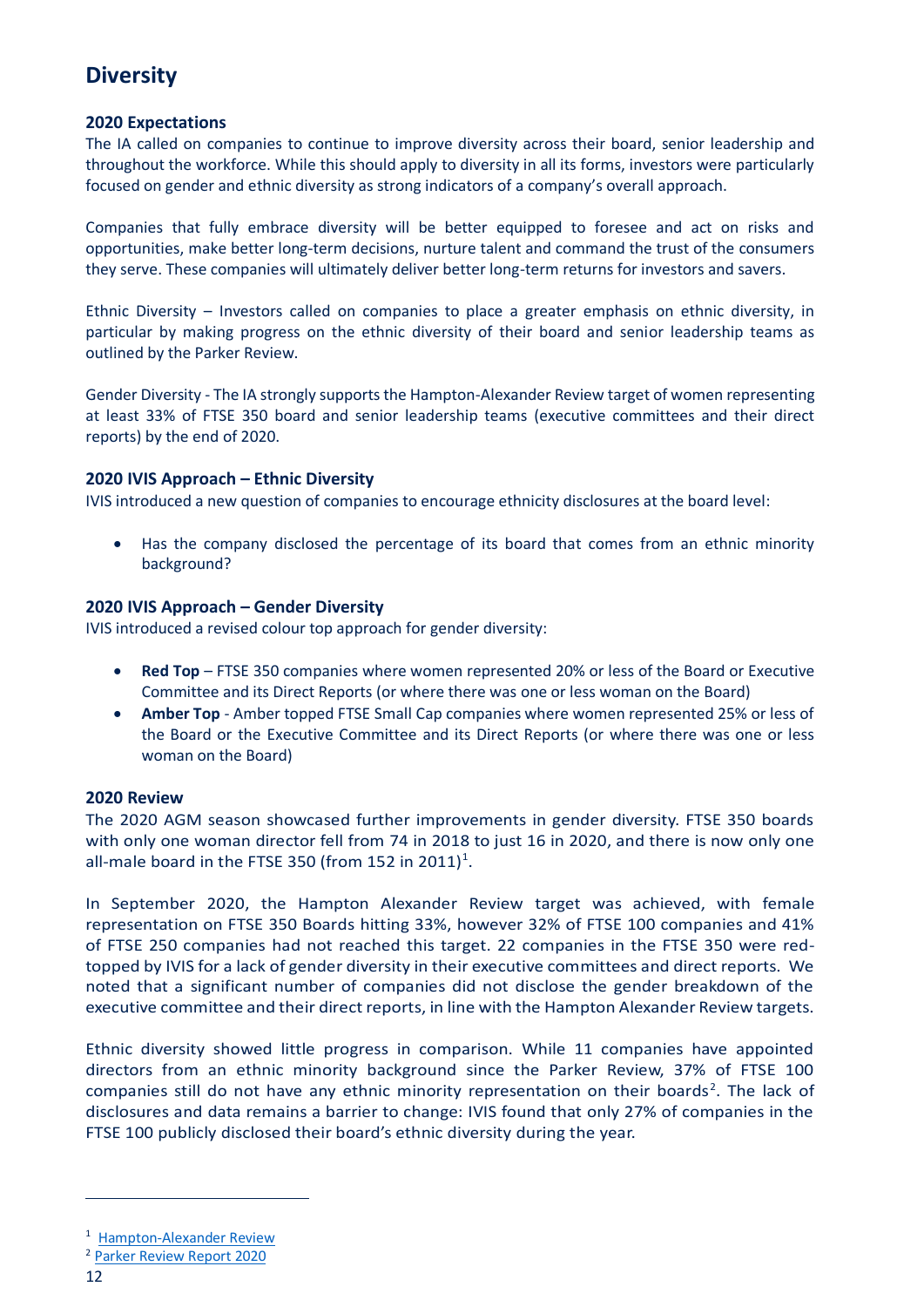### **2021 Expectations – Ethnic Diversity**

Significant progress is needed on the ethnic diversity of UK plc boards. Investors expect companies to take actions to improve the ethnic diversity of their boards. This should include greater consideration of how the board reflects their employee base and the consumers and communities they serve. Actions to identify and appoint directors to reach the Parker Review target of 'one by 21' (every FTSE 100 board should have at least one director from an ethnic minority background by 2021, and every FTSE 250 board by 2024) are needed urgently.

The lack of information on the ethnic diversity of boards prevents investors from holding companies to account on their progress. Better disclosures help investors as they look to identify those companies that are furthest away from the targets and consider how best to support them to reach the targets. The Company's credible action plan to reach the Parker Review target should be communicated to investors. Shareholders would also benefit from disclosure of the ethnicity breakdown of the executive committee and their direct reports, aligned with the [Change the](https://changetheraceratio.com/)  [Race Ratio](https://changetheraceratio.com/) initiative.

### **2021 Expectations – Gender Diversity**

Companiesshould not view the end of the Hampton-Alexander Review cycle as an end to investor focus on diversity. Investors will keep up the pressure on those companies that are still falling short of the Hampton-Alexander targets. Those companies need to take action now. Companies should continue to identify and disclose their targets for improving the gender diversity of their boards and leadership teams and the timeframe in which they will seek to achieve those targets. Progress against these targets should also be disclosed.

In particular, there is a lot of work and progress to be made on gender diversity of the executive committee and their direct reports. Investors expect companies to disclose the gender composition of the executive committee and their direct reports. With only 20 FTSE 100 companies meeting the Hampton Alexander target in 2019, there is a danger that the good progress made on boards is lost without a strong pipeline of talent coming through every level of the organisation.

### **2021 IVIS Approach – Ethnic Diversity**

Ethnic Diversity – IVIS will introduce a colour top approach for ethnic diversity, which would allow shareholders to identify where companies are not on course to meet the Parker Review targets:

• **Amber Top** - IVIS will Amber top any FTSE 350 companies that do not disclose either the ethnic diversity of their board or the credible action plan it has in place to achieve the Parker Review targets.

### **2021 IVIS Approach – Gender Diversity**

IVIS will continue to colour top companies where they fall short of investor expectations on gender diversity:

### *FTSE 350 Companies*

- **Red Top** Companies that have female representation of 30% or less on their Board will receive a Red Top on the Corporate Governance Report
- **Red Top** Companies that have female representation of 25% or less in their Executive Committee and its direct reports will receive a Red Top on the Corporate Governance Report

### *FTSE SmallCap Companies*

- **Amber Top** Companies that have female representation of 30% or less on their Board will receive an Amber Top on the Corporate Governance Report
- **Amber Top** Companies that have female representation of 25% or less in their Executive Committee and its direct reports will receive a Amber Top on the Corporate Governance Report